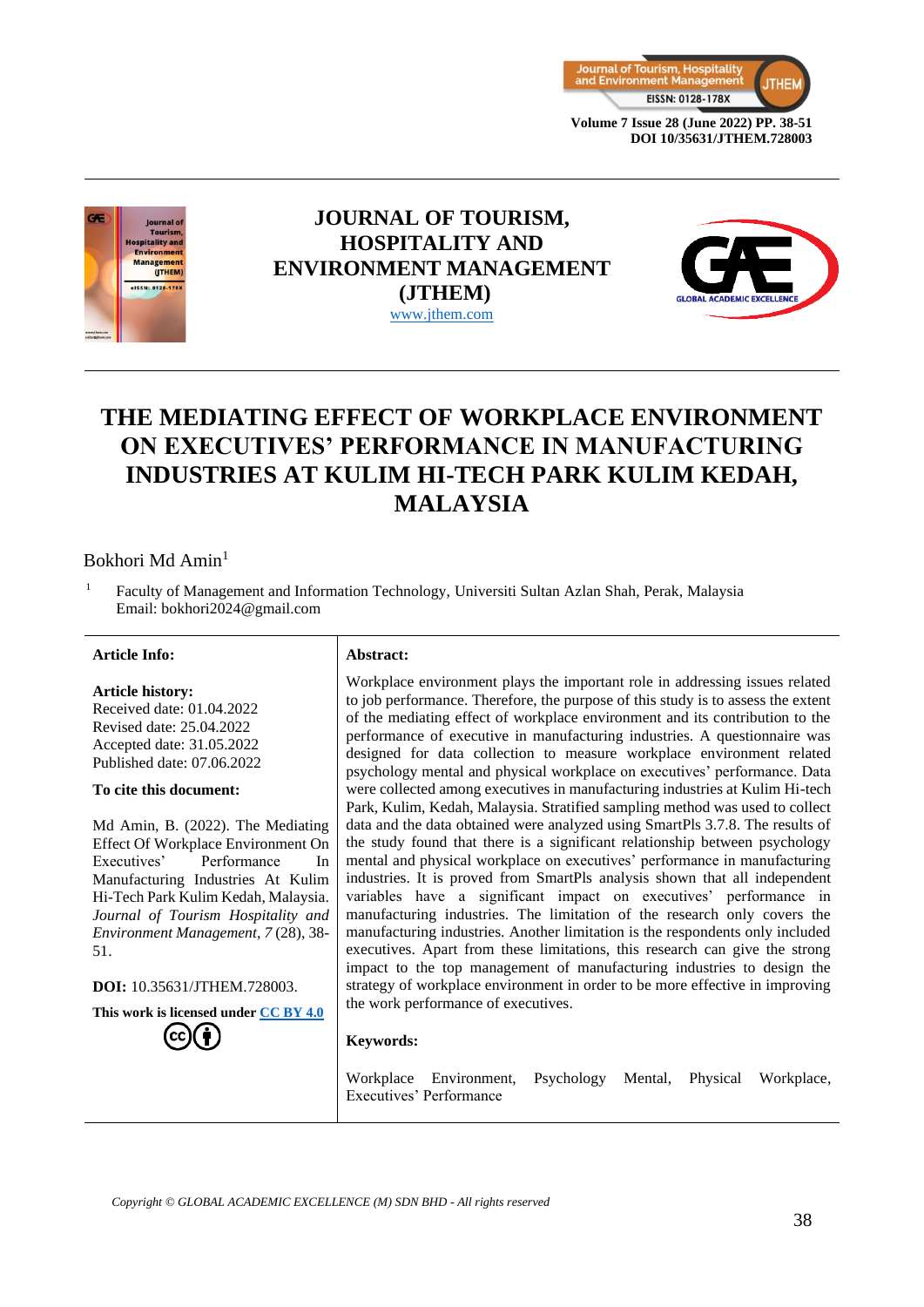

#### **Introduction**

Workplace environment refers to the phenomenon of the relationship between an employee and the environment in which they work. A good workplace environment contributed to a high level of satisfaction and this situation was motivated every employee to work more aggressively towards better and productive work performance. The workplace environment is divided into two namely psychology mental and physical workplace. Workplace environments involved psychology mental included appropriate work time structures, flexible work schedules, workloads, work stress, moral support and top manager attitudes. While the workplace environment that involved the physical workplace included brightness, temperature conditions, noise levels, odor pollution, office decoration, workplace design, workspace position, types of furniture beside safety and health factors in the workplace (Ahmed, Zaman & Khattak, 2017; Nadeem & Ahmad, 2017; Sukdeo, 2017; Zafar, Karim & Abbas, 2017).

#### **Objectives and Research Questions of the Study**

#### *Objectives of the Study*

Objectives of the study covered:

- 1. To evaluate the relationship between psychology mental on executives' performance in manufacturing industries.
- 2. To examine the relationship between physical workplace on executives' performance in manufacturing industries.

#### *Research Questions of the Study*

- 1. Is there any relationship between psychology mental on executives' performance in manufacturing industries?
- 2. Is there any relationship between physical workplace on executives' performance in manufacturing industries?

#### **Literature Review**

#### *Psychology Mental at Workplace*

Lanka (2019) in his study, the influence of workplace environment and its impact on job performance. This study was done by placing the workplace environment consisting of job assistance, supervisor support and workplace environment conditions found that job assistance and supervisor support have a positive relationship to job performance. The study involved the psychological environment of work only without involving the factors of physical conditions in the workplace. The results of this study shown that the psychology of an employee is strongly influenced by the support of his top management. Every employee has a desire to improve their performance even better. The result of good moral support for his work and the help of supervisors causes each employee to be able to produce better performance as expected by the organization. Every employee is always thinking about a good workplace environment with appropriate work time structure, flexible work schedule, excessive workload, work stress, moral support and attitude of their top managers in the workplace that affects their workplace environment either well or unsatisfactory. An unsatisfactory workplace environment directly has a negative impact on their work performance (Bonaventure, 2021; Dung, Thi, Ngo, Duong & Pham, 2021).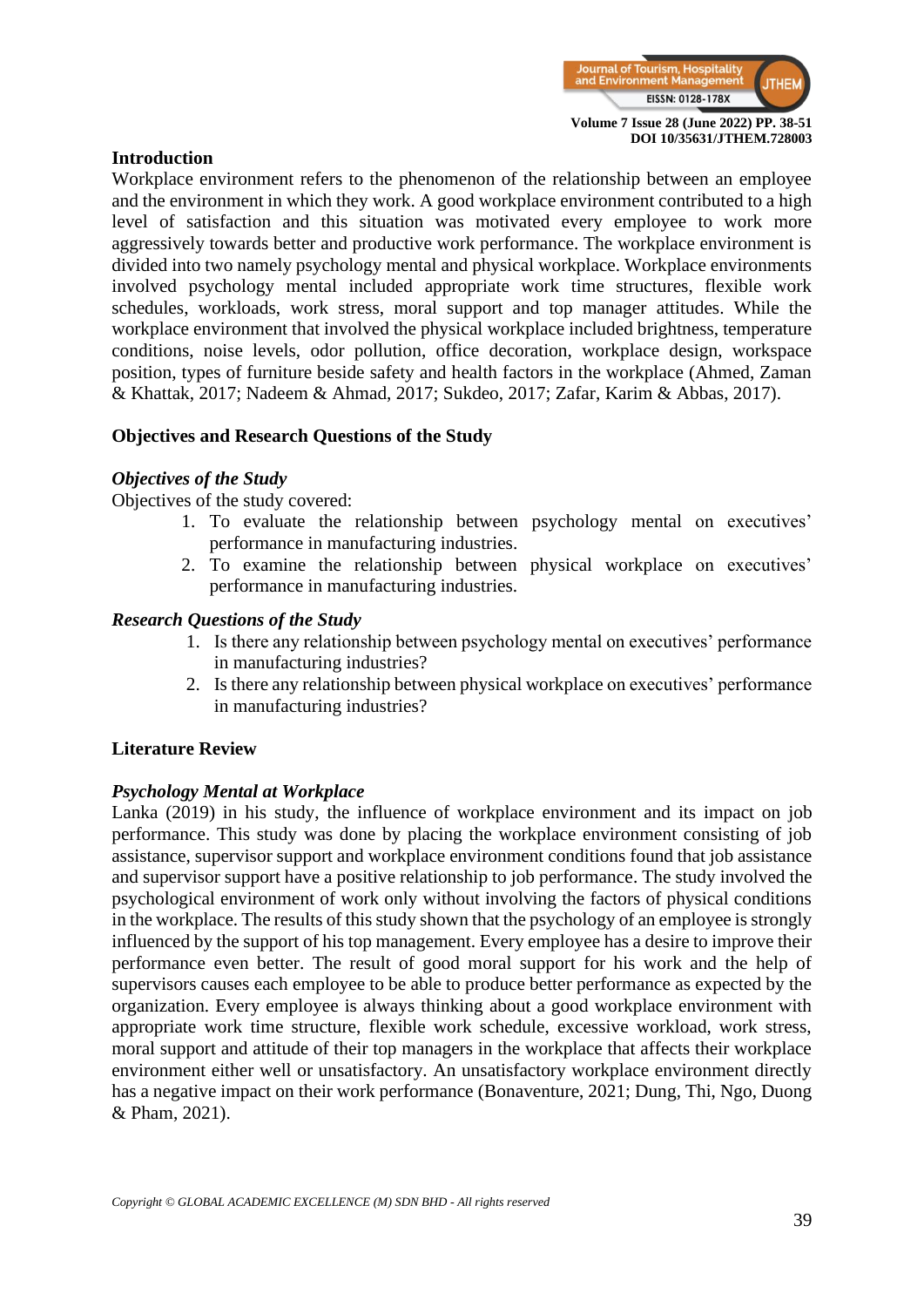

The workplace environment has a positive or negative impact on the psychological well -being of employees in an organization. The psychological environment is a collection of all the characteristics of the environment mentioned above that have a close relationship to the behavior of staff in performing a daily task. The psychological environment also involved the mental health faced by an employee where the employee is directly involved in the problems that occur in the workplace especially excessive work stress, lack of moral support and intolerance of senior managers to an issue such as completing a job with prompt, late responding to injuries occurring in the workplace for preventive action and any unfavorable top management decisions of the staff in the organization cause the staff to be in a state of strong mental stress and unhealthy mental well-being contributes to unsatisfactory work performance . Workplace environments involving staff mental psychology also predict staff well -being by looking at workplace psychology in particular (job demands, job control, social support), organizational justice (procedural justice, interaction and distribution of work) and family conflict negatively impact performance work done in the workplace. By focusing on a broad and comprehensive review involving future studies, it is important that the psychological environment using several variables involving job demands, job control, social support, procedures, fairness of interaction and distribution of work, work to family and family conflict to work should be in pay attention (Dewydar,2021; Umair,Ihsan, Reba & Phil, 2021).The workplace environment that involved psychology focuses on the level of mental well -being of each employee by predicting mental well -being to be predicted as a mediator (mediator) to support overall work performance. Finally, this study stated about the importance of a calm, harmonious workplace environment and mental well -being that involved the psychology of each employee can have a direct impact on the work performance of staff whether good or bad.

While Bhanu and Babu (2018) in their study the effects of workplace environment, work stress and job satisfaction are important elements of job performance. By emphasizing the sources of stress such as top manager stress, conflict among staff, workload (workload), anxiety of job loss and lack of communication as well as stress in the workplace is one of the risks faced by employees of an organization that negatively affect health mentally of each staff. Work stress is usually associated with overwork, relationship problems among staff, conflicts in communication and conflicts with top management adversely affect unproductive work performance. When the mental psychology of employees can be freed from excessive work stress, employees acquire job satisfaction that can motivate them to work more diligently and efficiently (Hee & Kamaludin, 2016; Edem & Akpan, 2017). The results of this study also found less work stress, giving satisfaction to each staff to improve their work performance over time. This study emphasized the importance of the workplace environment plays an important role in the work performance of its employees. There are organizations that fail in providing a good workplace environment and do not understand about the importance of workplace environment for job satisfaction of their employees and such organizations face many difficulties in setting the level of work quality required by the organization to meet organizational goals.

Heavy workload is one of the main causes of stress among employees in the organization. Excessive workloads have to be borne by employees causing them to feel burdened with tasks that they cannot afford to carry. It is difficult to balance between the needs of work and personal life. As employees who are responsible for all the affairs of their daily tasks, it is important to be aware of the negative effects of excessive workload on employees and take the necessary steps to reduce the stress on their work. While precarious jobs, financial problems and a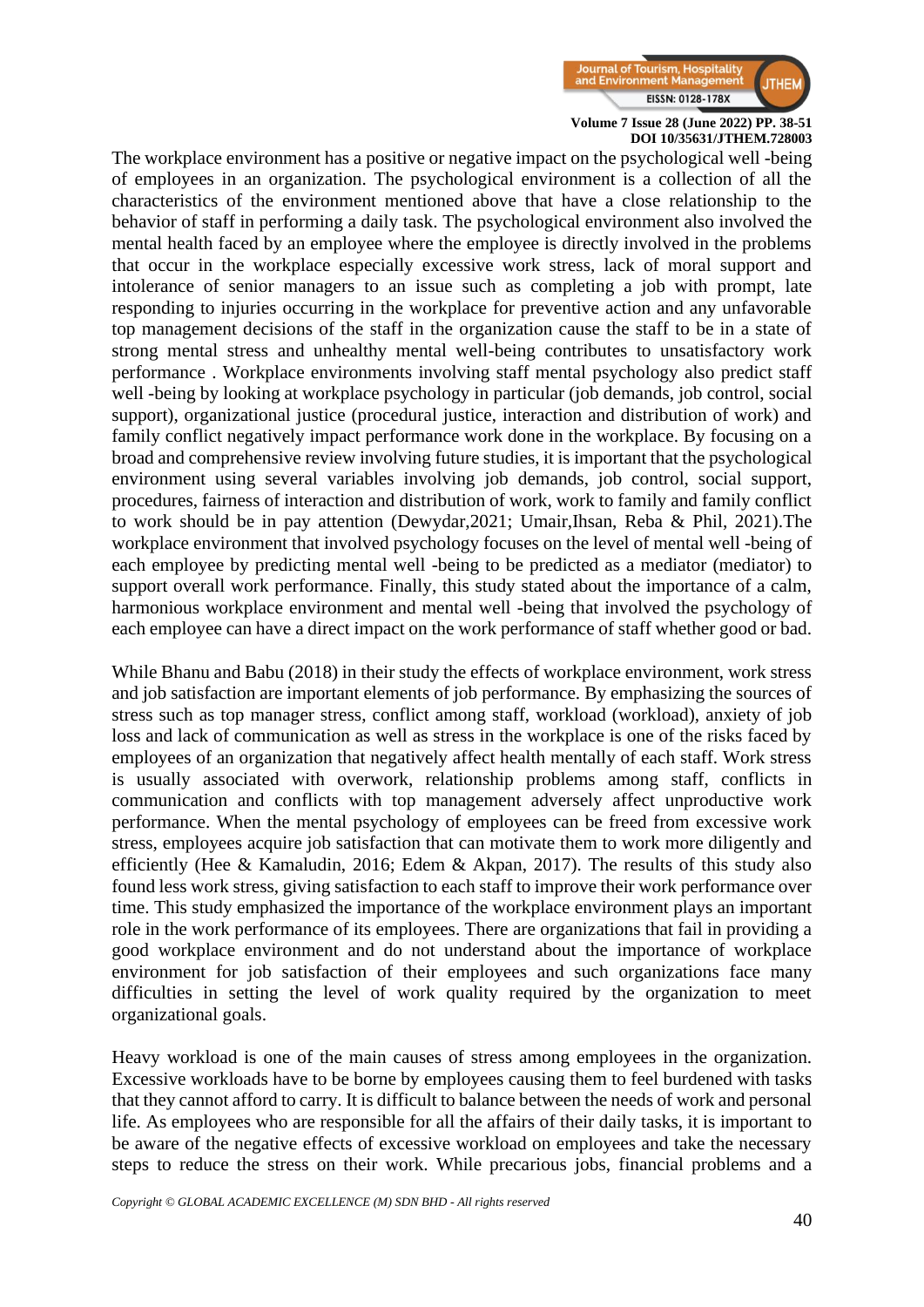

competitive job market have forced staff to take on heavy workloads and do things excessively (Arifin,2021; Amrullah, 2021). Furthermore, such employees are forced to work long hours at work in an effort to show their loyalty and commitment to the organization. The employees in the organization had to work until late at night to complete all tasks in a set time. This leads to stress and fatigue to them for a long period of time. On the other hand, if employees are able to complete their tasks within working hours and the task is not a heavy task to carry, then the employees feel themselves highly motivated and high satisfaction to complete their tasks during their working hours. They are not burdened with an excessive workload, are able to do the job well and are able to produce the quality and productivity expected by the organization. They do not need to work overtime from their work hours, wait until late at night to finish a job and directly give birth to themselves a job satisfaction that can result in a proud job performance (Zakarani, Hidayana & Noor, 2021; Hayat, Shakeel & Chen,2021).

#### *Physical Workplace*

Al-Omari and Okasheh (2017) in their study, the effect of workplace environment influence on job performance, case study in engineering company in Jordan. This study focuses on employees work performance and its relationship with air conditions (pollution or freshness), temperature (hot or cold), noise (noise), light conditions (bright or dim) and office space layout. The results of this study found that all variables tested have a significant relationship with job performance. These conditions included workplace environments that are protected from any dirty air pollution such as chemical pollution, unpleasant odors resulting from waste materials or the smell of manufactured products causing employees shortness of breath as well as unrefreshing air conditions. While excessive noise, relatively hot or too cold temperatures, light conditions that are too bright or too dim as well as office layout affect work performance.

This study explained that fresh air, moderate temperature, noise and light that do not affect breathing, body, eye problems and non-draining office layout position contributed to work performance. This study found that job performance is a result of employees motivation, abilities and how they adapt to the problems of an unpleasant workplace environment. Organizations cannot ignore the factors involved the above variables as these conditions affect negative and unproductive behaviors among organizational employees and affect job performance decline (Garasic & Lavazza, 2015; Mathews & Khann, 2016). This study also shown that noise, ventilation, light and office layout is a physical environment of the workplace that needs to receive due attention from top management to ensure staff work performance can be maintained. A healthy workplace environment can produce positive work productivity in an organization. A healthy workplace environment is good for an organization because of its ability to contributed to improvement in business. A healthy workplace environment increased productivity and reduced costs associated with absenteeism, employee's compensation and medical claims. Being healthy not only required medical attention, but also a pleasant view of the workplace and its surroundings. There are several aspects that must be focused on when creating a healthy workplace environment including culture in the workplace. Each organization has its own organizational culture that is associated with corporate culture in determining the standard values that must be followed by each of its employees.

When each employee has created a positive workplace environment culture that is practiced by each employee, the workplace environment tends to be healthier as each employee does not feel disturbed or uncomfortable while at work. A great corporate culture of an organization can keeps every employee always productive and help the organization retain the best employees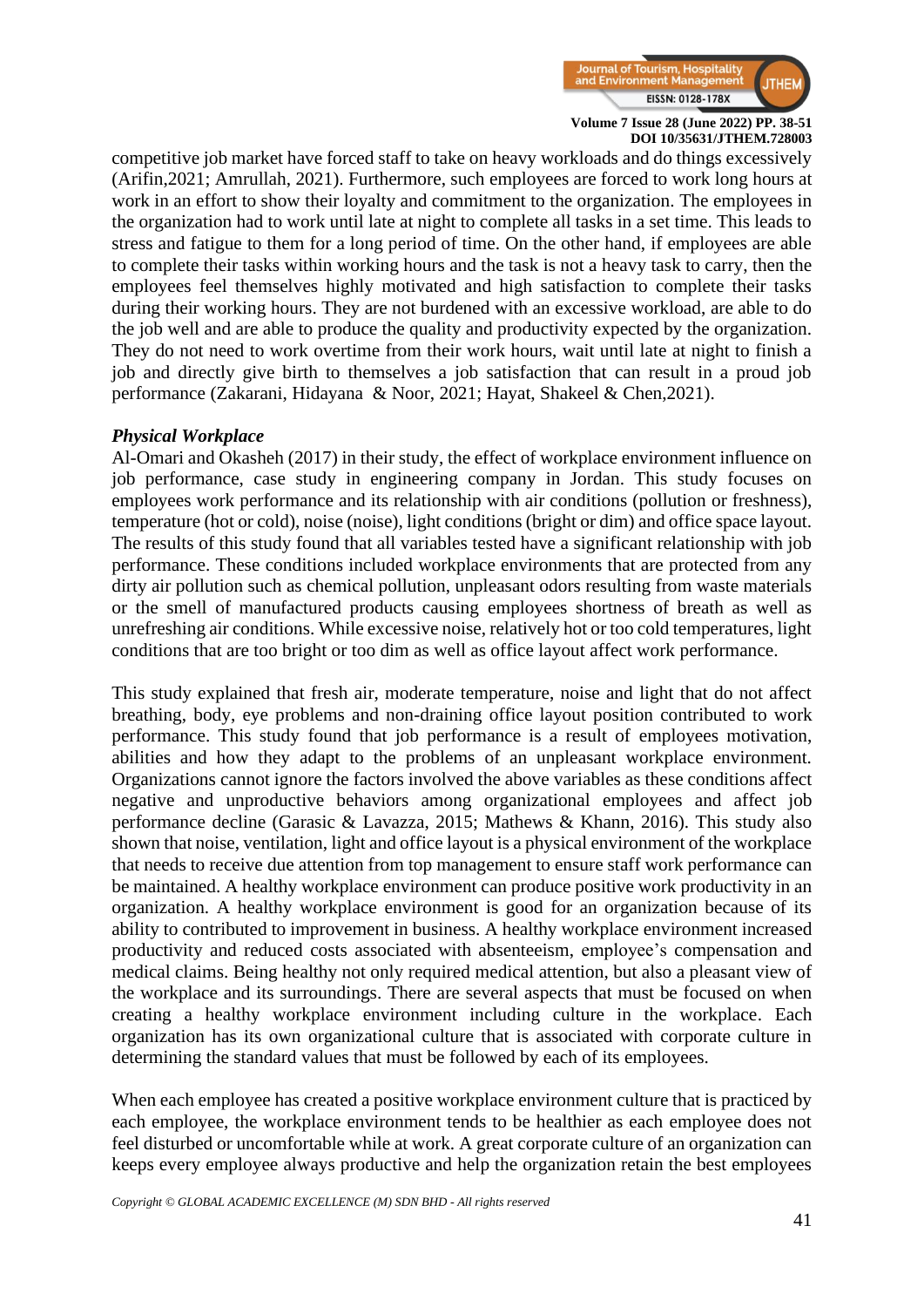

and tend to last longer in the organization. Other aspects included the physical environment of the workplace, occupational health and safety, a healthy lifestyle and supporting a quiet workplace environment that is free from any disturbances and orderliness of the workplace. It is very important for an organization to ensure that the workplace environment of its employees is very satisfactory because a peaceful workplace environment can produce a very encouraging level of quality and productivity (Inayat & Khan, 2021). Maintaining a healthy workplace environment requires attention to equipment that needs to be supplemented with well-designed workplace to avoid overcrowding, easy task design, physical workplace environment (humidity, temperature, noise, light, space, and ventilation), mental psychological factors such as occupational and workplace control, personal interactions as well as independence from the exposure of the workplace environment from chemical pollution. In an organization, every top manager should understand that different workplace environments produce different ways of collaboration, work discipline and productivity that lead to different levels of profitability for improvement in business dealings. A positive workplace environment can improve relationships between colleagues, a friendly work atmosphere and will result in more discussions besides ideas can be expressed for the benefit of the organization. As a result, there are more opportunities for the organization to increase business and improve internal relationships and communication towards increasing the work productivity of the organization's employees (Putra, Syahrial, Sekretari, Nartasari, Sekretari, Sekretari, Sekretari,2021).

Samson (2018) studied the impact of workplace environment on job performance by studying the impact of workplace physical factors on job performance, the impact of psychological factors on job performance and analyzing the impact of life balance factors on job performance of Nakuru Commercial Bank employees. The physical factors of the workplace environment studied include furniture, light and ventilation, and noise. Psychological factors of the workplace environment included supervisor support, supervisory roles and quality leadership. While life balance included work (work conflict) and work (excessive homework). This study found that psychological factors have a positive relationship with work performance compared to the physical factors of the workplace and life balance factors. Mental psychological factors involving supervisory roles have a strong influence on job performance (Currie, Gormley, Roche & Teague, 2017; Hasan & Teng, 2017). The study stated that every employee understands their roles and responsibilities in performing their daily tasks more effectively. Based on the study and the results obtained found that all the variables studied are important. It is the responsibility of top management to focus on all factors involved physical factors, psychological factors and life balance as all factors contributed positively to job performance. A large number of employees spend most of their lives at work. It is a very important requirement for every employee to work in a healthy and good workplace environment. The effect on every aspect of mental health is to reduce depression in the workplace and be able to generate productive work results. The importance of a healthy workplace environment is unique in that it can attract better quality employees, increased productivity, reduced layoff rates, reduced medical costs and lower absenteeism rates. Employees in organizations spend a very long time in their lives to work, it is a priority for an organization to ensure that a positive and healthy workplace environment for the health of its employees (Alarcon, Arzaga, Baguio, Sofia, Sanvictores & Platon, 2021; Ohrn,Wahlström, Harder, Nordin, Pettersson-stromback, Danielsson, Jarvholm, 2021).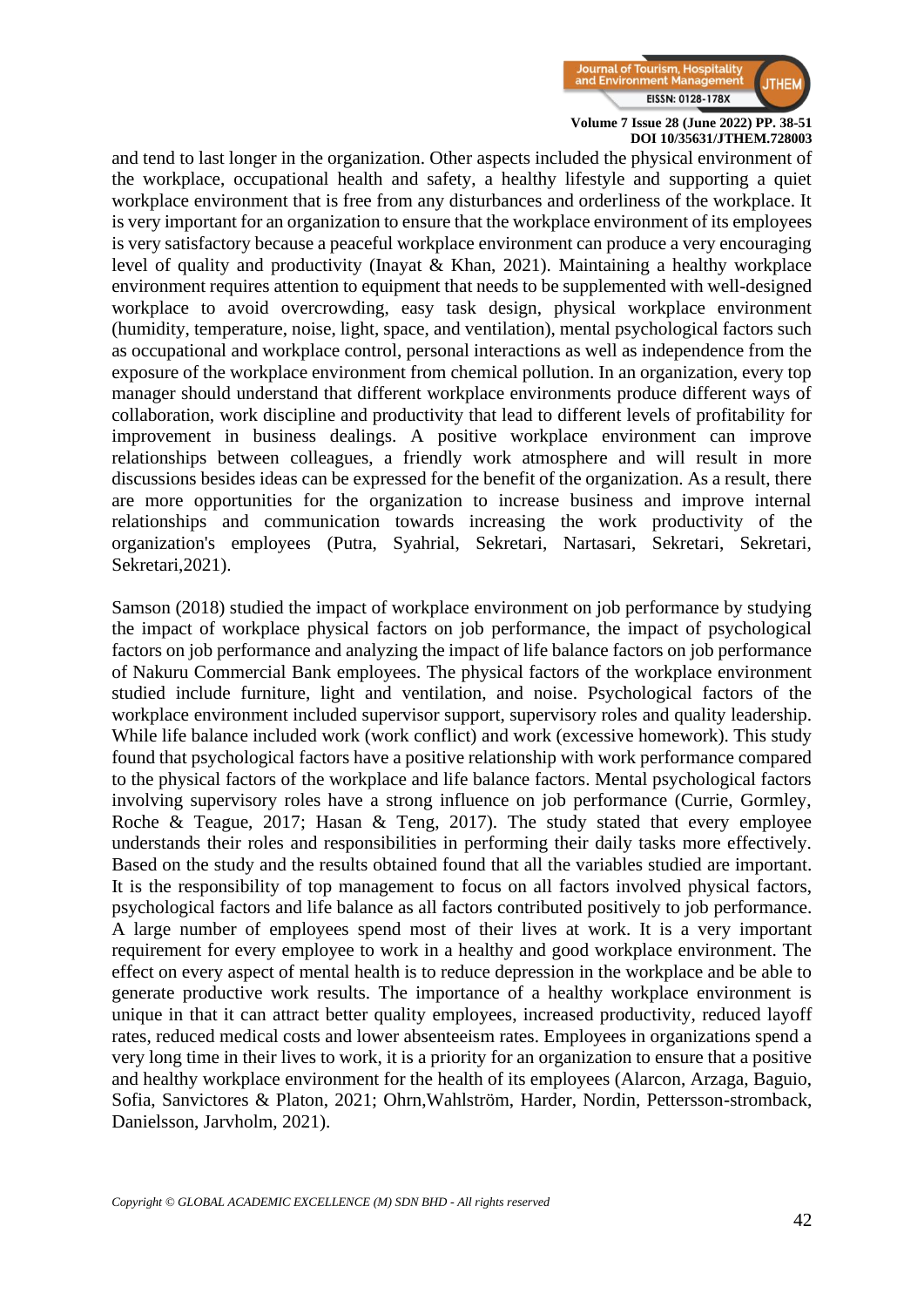

#### *Executives' Performance*

The performance of an organization is the result of the excellent work performance shown by executive level employees. Executives are middle -level management staff who are responsible for planning and executing a task assigned by top management. While the achievement of an organization is valued based on the performance of the organization's executive employees (Singh & Kassa, 2018). Executives can be defined as employees who are responsible for planning, organizing, executing and monitoring all their daily job responsibilities by focusing all activities towards achieving organizational goals (Amin, Halim & Majid, 2017; Mutua & Kinyili, 2017). Executives 'performance refers to the skills, abilities and competencies that an executive possesses in an organization. There are previous literature reviews shown that there is a positive relationship between executives' performance on work quality and productivity, skills and competencies, creativity and innovation, problem solving and decision making, job knowledge, attitudes and discipline, communication, teamwork , management skills and professionalism with the job performance of each employee in an organization. Ahmad (2021) in his study stated that an executive in an organization has a big role to perform especially a job designed to achieve maximum profitability for a long time. In addition, executives also have a role to ensure the existence of their organization is very important in the global market and the ability to move the organization forward compared to other competitors. An executive is said to be an efficient and skilled person when they are able to perform a task with excellence. As a result of success in the implementation of a task, the organization also move forward to achieve success that has been set based on the vision and mission that has been designed about what needs to be achieved in a certain period.

#### **Theoritical Framework**

#### *Independent Variables*

- **Psychology Mental**
- **Physical Workplace**

#### *Dependent Variable*

• Executives' Performance In Manufacturing Industries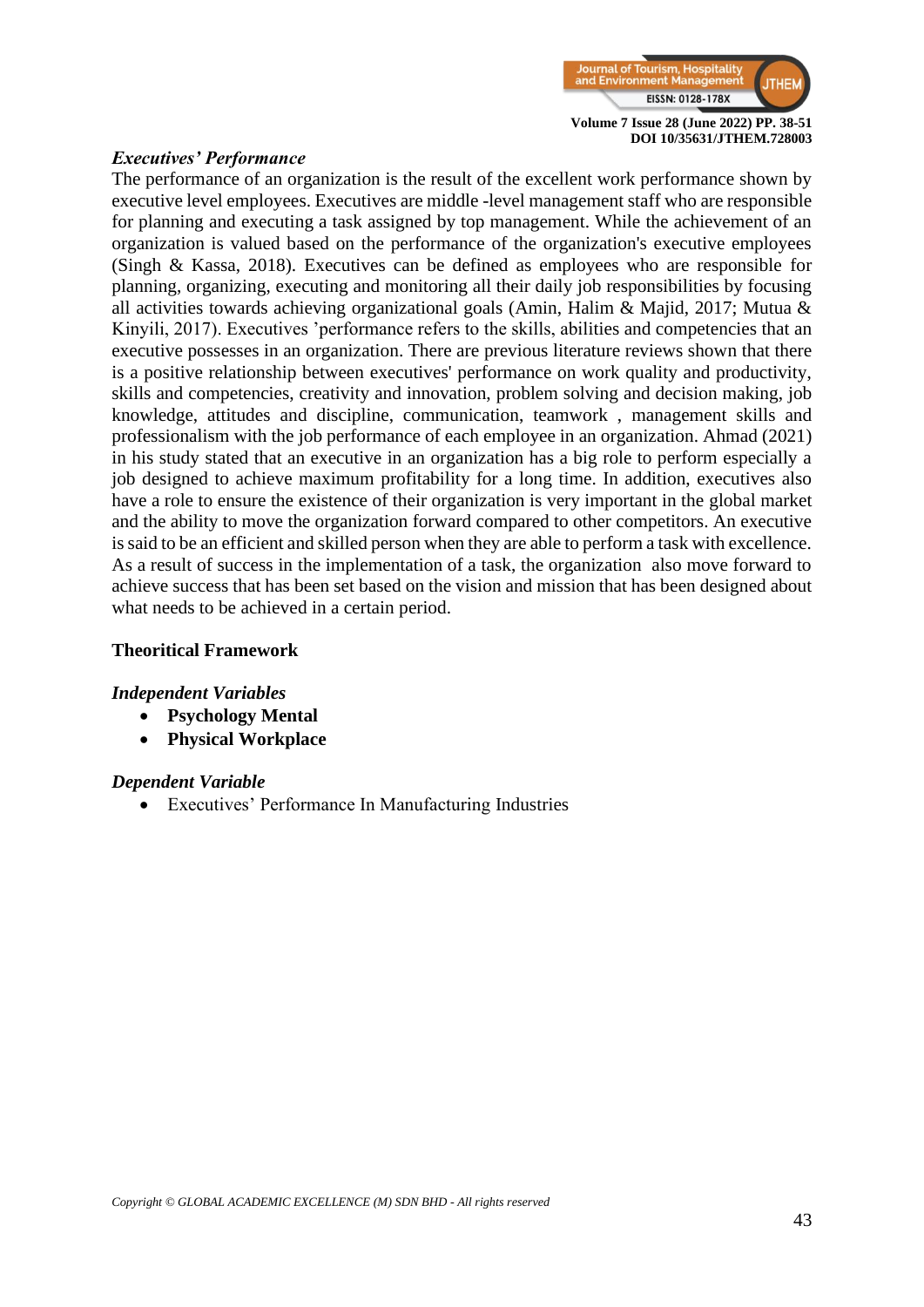

This research was conducted to identify the relationship between psychology mental and physical workplace on executives' performance. A questionnaire was designed to collect the data from in manufacturing industries at Kulim Hi-tech, Kulim Kedah, Malaysia.

#### *Hypothesis Development*

Objectives of the study covered:

H1: There is significant relationship between psychology mental on executives' performance in manufacturing industries.

H2: There is significant relationship between physical workplace on executives' performance in manufacturing industries.

#### **Result**

#### *Participants*

The data was collected from 25 manufacturing industries, 351 questionnaires were distributed and 196 questionnaires were analysis among the employees. The respondents were selected using the stratified sampling technique.

#### *Measurement Scale*

Questionnaires are designed in Linkert Scale (Strongly Disagree, Disagree, Neutral, Agree, Strongly Agree)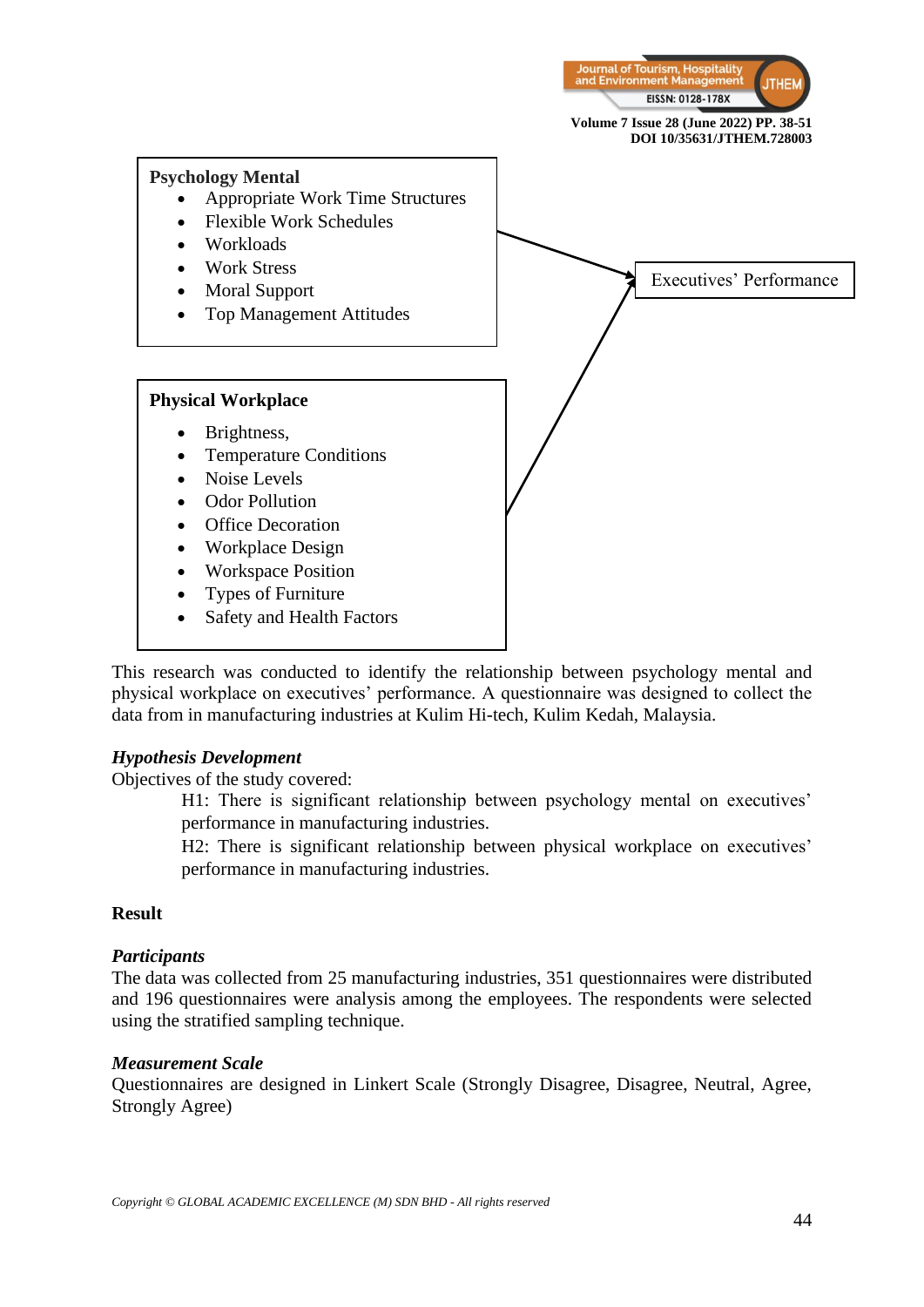

#### *Data Analysis*

The data obtained were studied using SmartPLS version 3.7.8 to discuss the findings obtained. SmartPLS is highly recommended by statistical scholars in producing accurate analysis of the cause and effect relationship of each variable. SmartPLS is also referred to as a large multivariate analysis technique in social and psychological research. SmartPLS is capable of analyzing measurement model evaluation and structural model evaluation.

Table 1 shown the Loading, Composite Reliability (CR), Average Variance Extracted (AVE) value for each construct studied and the lowest value is 0.647 and the highest value is 0.817. These values are greater than  $0.5$  ( $> 0.5$ ), confirming that the study construct is able to explain the mean change of variance within the items (Fornell & Larcker, 1981; Gefen & Straub, 2005; Henseler, Ringle & Sinkovics, 2009).

|                           | Table 1                                         |        |        |  |
|---------------------------|-------------------------------------------------|--------|--------|--|
|                           | <b>Loading, CR &amp; AVE Results</b><br>Loading | CR     | AVE    |  |
| <b>Psychology Mental</b>  |                                                 | 0.9219 | 0.5421 |  |
| PM1                       | 0.7195                                          |        |        |  |
| PM <sub>2</sub>           | 0.7194                                          |        |        |  |
| PM3                       | 0.8276                                          |        |        |  |
| PM4                       | 0.7844                                          |        |        |  |
| PM <sub>5</sub>           | 0.7663                                          |        |        |  |
| PM <sub>6</sub>           | 0.7016                                          |        |        |  |
| PM7                       | 0.7541                                          |        |        |  |
| PM8                       | 0.6840                                          |        |        |  |
| PM9                       | 0.6849                                          |        |        |  |
| <b>PM10</b>               | 0.7074                                          |        |        |  |
| <b>Physical Workplace</b> |                                                 | 0.9172 | 0.6142 |  |
| PW7                       | 0.7776                                          |        |        |  |
| PW8                       | 0.8029                                          |        |        |  |
| PW9                       | 0.8429                                          |        |        |  |
| <b>PW10</b>               | 0.8315                                          |        |        |  |

*Copyright © GLOBAL ACADEMIC EXCELLENCE (M) SDN BHD - All rights reserved*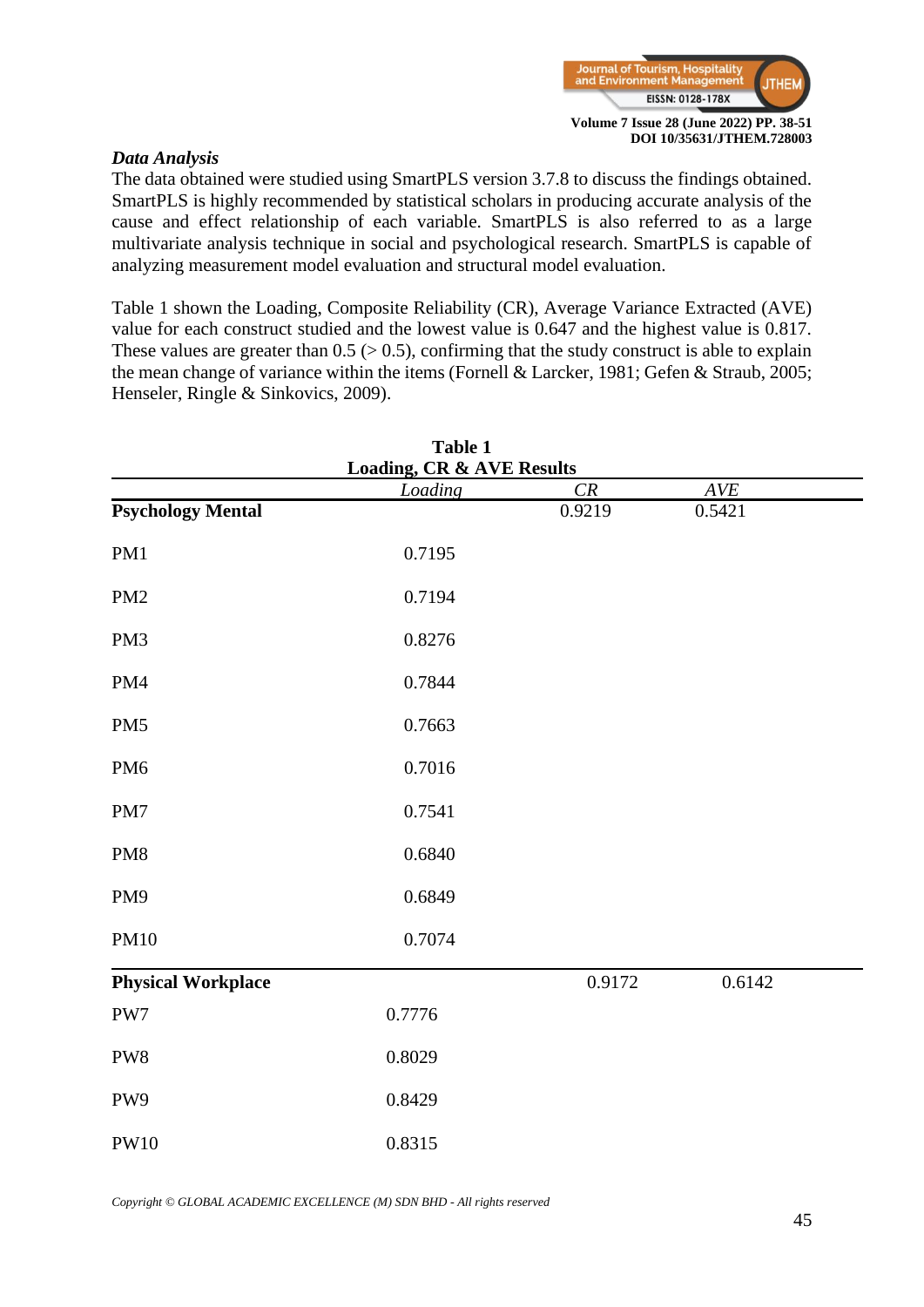

| PW11 | 0.8253 |
|------|--------|
|      |        |

PW12 0.7384

PW13 0.6496

#### l, **Executives' Performance** 0.9375 0.5567

| EP1             | 0.7344 |
|-----------------|--------|
| EP <sub>2</sub> | 0.7524 |
| EP3             | 0.7397 |
|                 |        |

EP4 0.7377

EP5 0.7688

EP6 0.7840

EP7 0.6504

EP8 0.6627

EP9 0.7418

EP10 0.7509

EP11 0.8067

EP12 0.8066

*Copyright © GLOBAL ACADEMIC EXCELLENCE (M) SDN BHD - All rights reserved*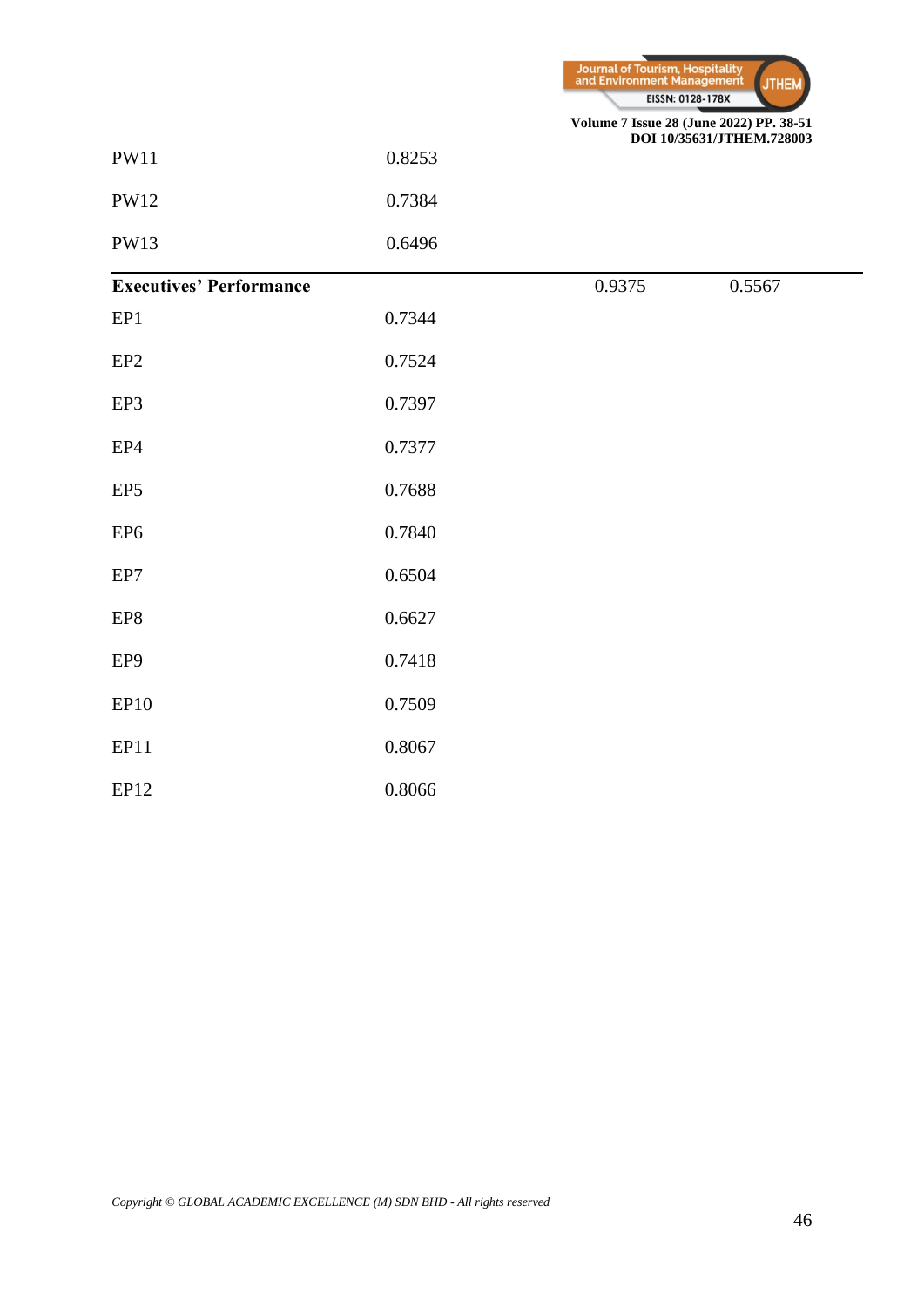



**Figure 1: Structural Model Direct Effects**

The discriminant validity test was measured through two methods, namely the Heterotrait-Monotrait (HTMT) criterion test and cross loading (Henseler et al., 2009). Table 2 below shown the output from the HTMT analysis. The results can be calculated easily using the formula as in (Henseler, Ringle & Sarstedt, 2015).

|                              | Table 2 |        |        |  |
|------------------------------|---------|--------|--------|--|
| <b>Discriminant Validity</b> |         |        |        |  |
| Constructs                   | EP      | PW     | PM     |  |
| EP                           | 0.7461  |        |        |  |
| <b>PW</b>                    | 0.6764  | 0.7837 |        |  |
| <b>PM</b>                    | 0.5430  | 0.6424 | 0.7363 |  |

Note: Values in Bold face are the square root values of average variance extracted

#### *Assessment of Structural Model*

The findings for testing this direct effect model using SmartPLS software package version 3.7.8 that is through the structural equation model. This measurement aims to test the direct effect model and the effect model of the mediated variable. Therefore, empirical evidence has been used to construct a direct effect model as shown in Table 3.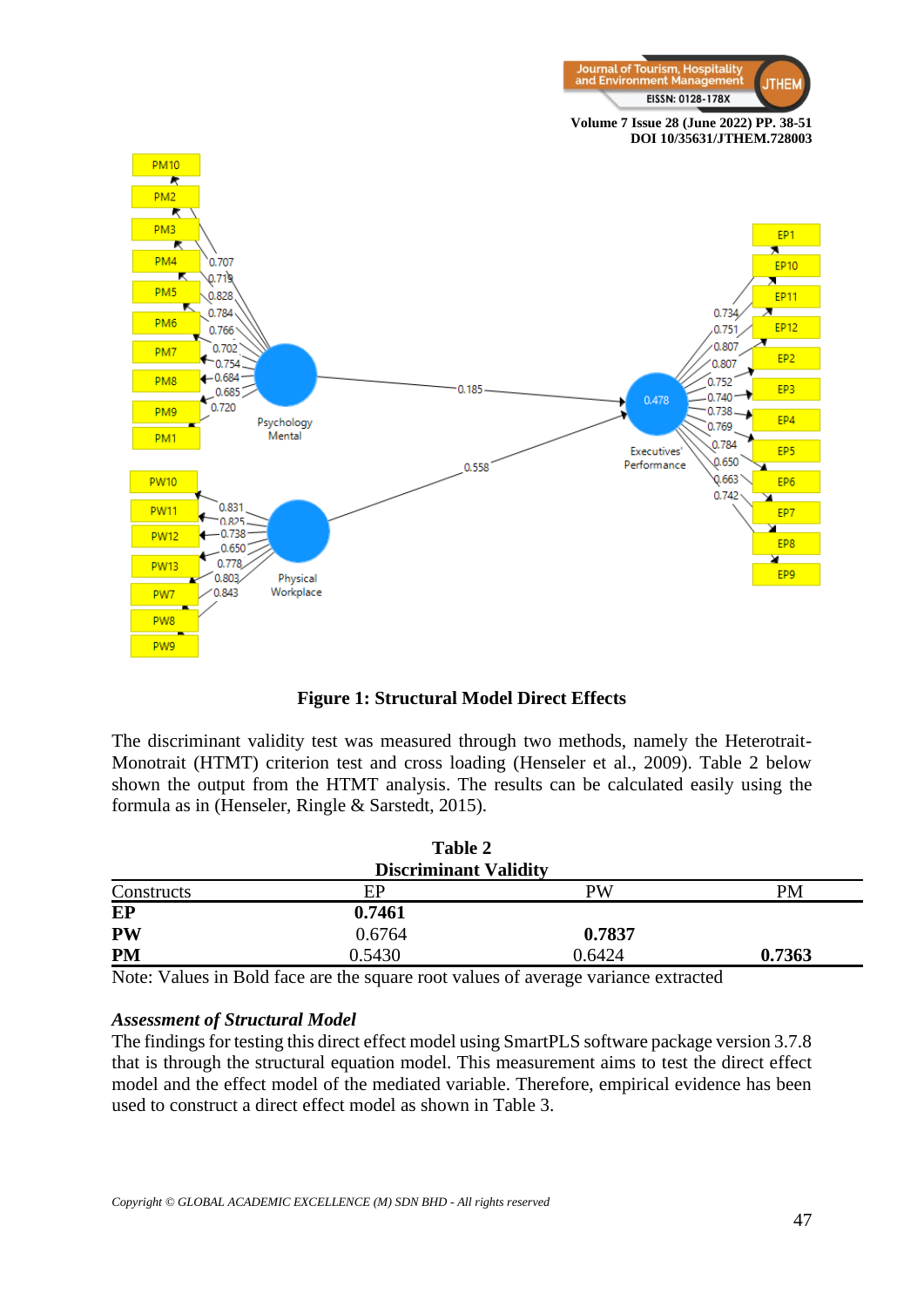

| <b>Summary of Hypotheses</b>  |        |                       |         |         |             |
|-------------------------------|--------|-----------------------|---------|---------|-------------|
| Relationship                  |        | Summary of Hypotheses |         |         |             |
|                               | βeta   | <b>Std Error</b>      | T-Value | P-Value | Decision    |
| <b>PM</b><br>$\rightarrow$ EP | 0.6671 | 0.1847                | 2.3391  | 0.0194  | Significant |
| <b>PW</b><br>$\rightarrow$ EP | 0.5578 | 0.0767                | 7.2762  | 0.0000  | Significant |

# **Table 3**

#### **Discussion**

#### *Psychology Mental*

The results obtained shown that the psychology mental variable has significant relationship on executives' performance in manufacturing industries ( $\beta$ = 0.6671; t = 2.3391; p = 0.0194). H1 Accepted. The results also shown that psychology mental contributed  $18.5\%$  (R2 = 0.185) to changes of executives' performance in manufacturing industries.

Psychology mental involved appropriate work time structures, flexible work schedules, workloads, work stress, moral support and top management attitudes play the important role in forming a positive work culture and have a significant relationship to the work performance of each executive in the manufacturing industry. A well-managed psychology mental can produce high quality and productivity of work and satisfactory work results for the continued growth of the organization. Every executive has a high desire to improve their existing skills to ensure that they are always competent in carrying out whatever task is given can be performed well and the results of the task that make their top management proud. However, if psychology mental is not managed efficiently, it can have a negative impact on the duties and responsibilities of every executive as a result of dissatisfaction and work stress that exceeds the limits causing the quality and productivity of work to be affected. While psychology mental that can be managed effectively can increase the motivation of every executive to work harder in carrying out their responsibilities to achieve organizational goals. This study shown a significant relationship between psychology mental with the performance of executive work in the manufacturing industry. Therefore, the emphasis given by the manufacturing industry on the workplace environment involved psychology mental has a very positive impact on the work performance of each executive as well as satisfactory work results for the continued growth of the organization.

#### *Physical Workplace*

The results obtained shown that the physical workplace variable has significant relationship on executives' performance in manufacturing industries ( $\beta$ = 0.5578; t = 7.2762; p = 0.000). H2 Accepted. The results also shown that physical workplace contributed 55.8% ( $R2 = 0.558$ ) to changes of executives' performance in manufacturing industries.

Based on the results of the above study shown that there is a significant relationship between physical workplace which included brightness, temperature conditions, noise levels, odor pollution, office decoration, workplace design, workspace position, types of furniture and safety and health factors on executive work performance in manufacturing industry. Physical workplace greatly affected the work performance of every executive because the environmental factors in their workplace need to be calm and free from any distractions that can contaminated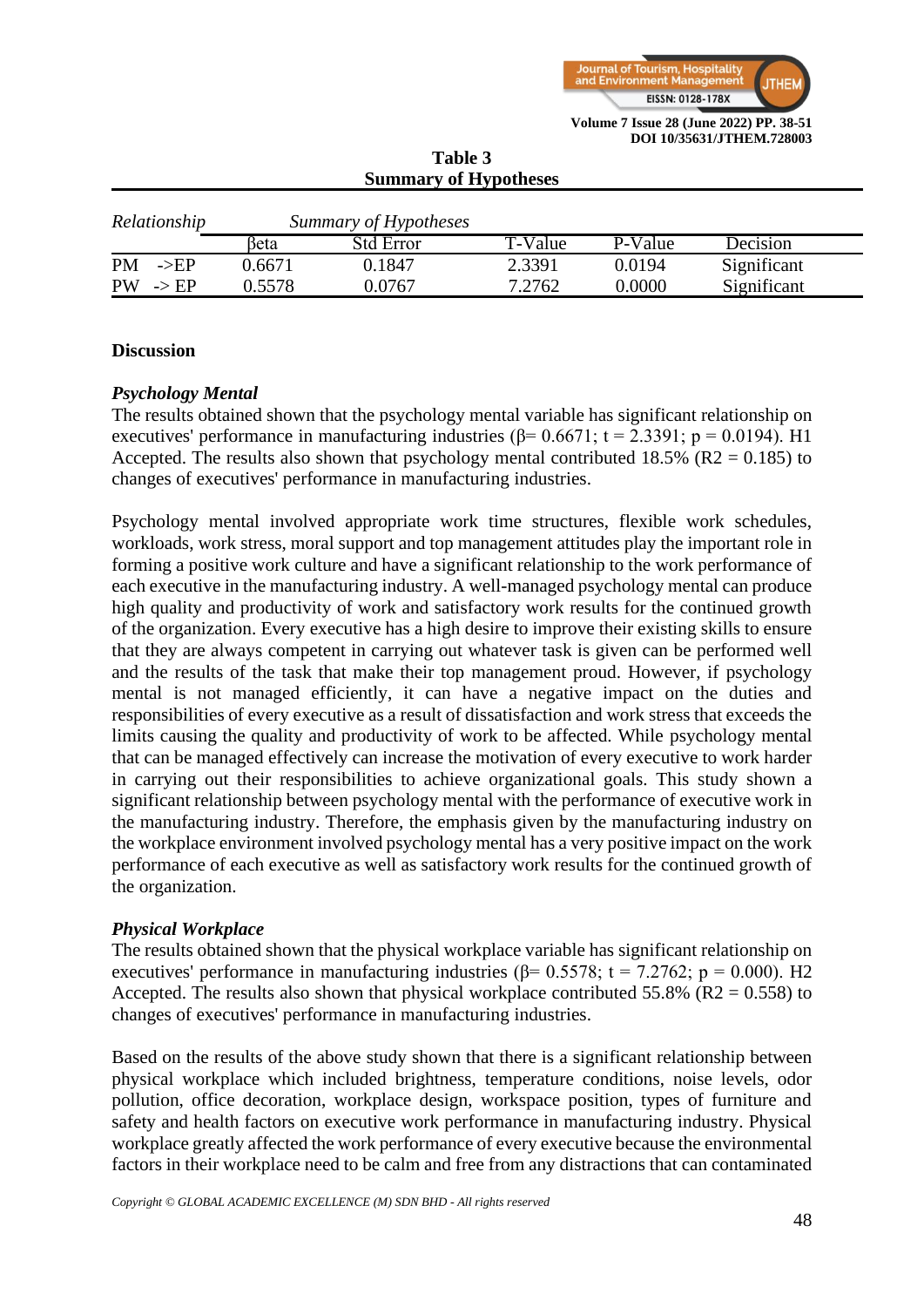

their work performance. Every executive can focus on their daily tasks in more detail, avoid any emotional disturbances and result oriented can be produced better. It is the responsibility of every manufacturing industry to provide a workplace environment that involved a physical workplace that is satisfactory from any elements of emotional disturbance and tranquility of every executive so that they can focus on their responsibilities more effectively. The results of this study also confirmed that the physical workplace greatly influenced the work performance of an executive in carrying out their daily tasks in the workplace. Therefore, the manufacturing industry should focus more on providing a comfortable, quiet and peaceful physical workplace as this situation has a positive impact on the work performance of each executive better.

#### **Conclusion**

In this study it was found that both psychology mental and physical workplace variables have a significant effect on executives' performance at workplace. Providing a peaceful workplace environment gives peace of mind to every executive to focus on their daily tasks more effectively. This situation indicated that the workplace environment involving psychology mental and physical workplace plays a role in improving the quality and productivity of executives' work performance in line with manufacturing industries' targets to maximize longterm profits and be able to sustain the market continuously. Every executive feels valued because the manufacturing industries provided a peaceful workplace environment to enable them to focus on their daily tasks more efficiently, with high quality, productivity and result oriented. The comfortable workplace environment provided by the manufacturing industries has a motivating effect on every executive to work harder without any interference either from the elements of psychology mental and physical workplace. This situation gives an improvement to their work performance more efficiently in producing work output as targeted by the industries where they work.

#### **References**

- Ahmed, A., Zaman, Y., & Khattak, A. (2017). Work Environment and impact of employee performance, Management Science Letters, *7*, 225–232.
- Alarcon, A. L., Arzaga, L. J. O., Baguio, L. B., Sofia, M., Sanvictores, L. O., & Platon, J. R. (2021). The impact of work environment on the productivity and job satisfaction of the employees in bpo companies in quezon city, *13*(1), 9202.
- Al-Omari, K., & Okasheh, H. (2017). The Influence of Work Environment on Job Performance: A Case Study of Engineering Company in Jordan. *International Journal of Applied Engineering Research*, *12*(24), 15544–15550. Retrieved from [http://www.ripublication.com.](http://www.ripublication.com/)
- Amin, B., Halim, A., & Majid, A. (2017). Akademia Baru Journal of Advanced Research in Social A study relationship work environment and employee performance on manufacturing sector in Penang , Malaysia Akademia Baru, *1*(1), 16–22.
- Amrullah, F., & R, A. L. (2021). The Effect of Compensation and Work Environment on Employee Performance with Teamwork as A Mediation Variable at The Makassar Main Port Authority Office, 3083–3089.
- Arifin, A. (2021). The Effect of Leadership Style and Work Environment on Work Stress and Employee Performance, (10), 236–242. https://doi.org/10.5220/0010306702360242
- Bhanu, M. V. V, & Babu, P. C. S. (2018). Impact of Work Environment and Job Stress towards Job Satisfaction, *20*(2), 1–7. https://doi.org/10.9790/487X-2002020107
- Bonaventure, C. (2021). Job Satisfaction and Employee Productivity : Evidence From Selected Universities in South-East , Nigeria, *9*(1), 127–138.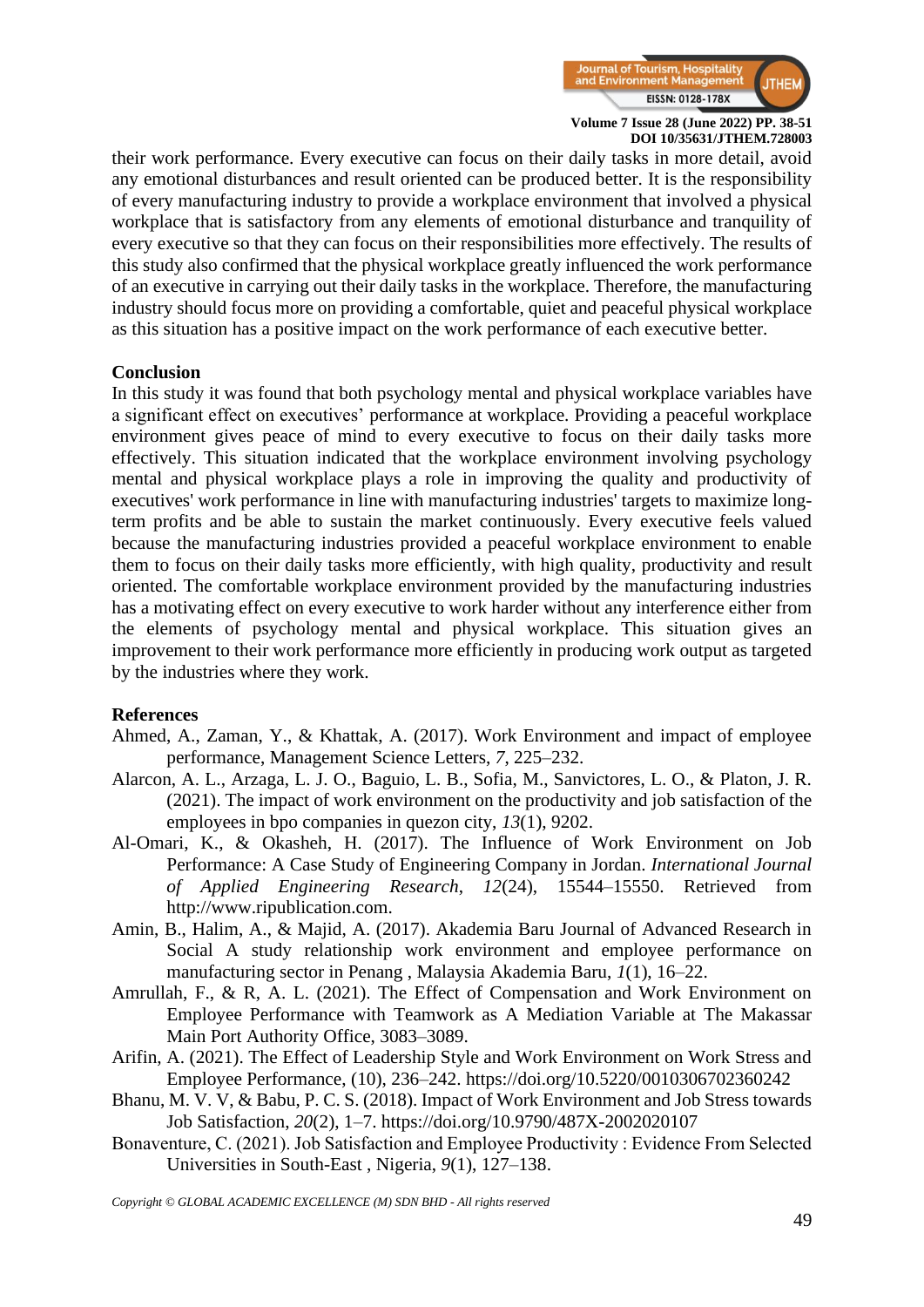

- Currie, D., Gormley, T., Roche, B., & Teague, P. (2017). The management of workplace conflict:Contrasting pathways in the HRM literature. International *Journal of Management Reviews, 19*(4), 492-509.
- Dewydar, W. M. E. (2021). The Impact of Motivational Factors on Employee Performance, *02*(05), 33–41.
- Dung, T., Thi, P., Ngo, A. T., Duong, N. T., & Pham, V. K. (2021). The Influence of Organizational Culture on Employees ' Satisfaction and Commitment in SMEs : A Case Study in Vietnam, *8*(5), 1031–1038. https://doi.org/10.13106/jafeb.2021.vol8.no5.1031
- Edem,.M,.J,&Akpan. (2017). Impact of Workplace Environment on Health. Workers Occupational Medicine & Health Affairs, *5*(2).
- Garasic, M. D., & Lavazza, A. (2015). Performance enhancement in the workplace: why and when healthy individuals should disclose their reliance on pharmaceutical cognitive enhancers. Frontiers in systems neuroscience, 9, 13.
- Hasan, N. A. B. B. H., & Teng, L. S. (2017). Work-Life Balance and Job Satisfaction among Working Adults in Malaysia:The Role of Gender and Race as Moderators. Journal of Economics, Business and Management, 5(1), 21.
- Hayat, M., Shakeel, M., & Chen, B. (2021). Impact of Work Ethics and Work Environment on Project Success with the Moderating Role of Job Engagement, *9*(1), 15–25. https://doi.org/10.11648/j.sjbm.20210901.12
- Hee, O. C., & Kamaludin, N. H. B. (2016). Motivation and Job Performance among Nurses in the Private Hospitals in Malaysia. International Journal of Caring Sciences, 9(1).
- Henseler, J., Ringle, C. M., & Sinkovics, R. R. (2009). The use of partial least squares path modeling in international marketing. In *New challenges to international marketing*. Emerald Group Publishing Limited 20: 1173-1182.
- Henseler, J., Ringle, C. M., & Sarstedt, M. (2015). A new criterion for assessing discriminant validity in variance-based structural equation modeling. *Journal of the academy of marketing science*, *43*(1), 115-135.
- Inayat, W., & Khan, M. J. (2021). A Study of Job Satisfaction and Its Effect on the Performance of Employees Working in Private Sector Organizations , Peshawar, *2021*.
- Lanka, S., 2019). The Impact of Work Environment on Employee Performance ; A Case of Manufacturing Sector , Sri Lanka, *7*(2), 1–17.
- Mathews, C., & Khann, I. K. (2016). Impact of Work Environment on Performance of Employees in Manufacturing Sector in India: Literature Review. International journal of science and research (IJSR), 5(4), 852-855.
- Mutua, J. M., & Kinyili, J. (2017). Assessing the influence of human resource management practices on employee performance in the health sector in machakos county, kenya, *v*(10), 282–322.
- Nadeem, K., & Ahmad, A. (2017). Impact of Work Environment Factors on Employee Performance ; Empirical Evidence from Manufacturing Industry of Lahore,9(1),64-76.
- Ohrn, M., Wahlström, V., Harder, M. S., Nordin, M., Pettersson-strömbäck, A., Danielsson, C. B., Järvholm, L. S. (2021). Productivity , Satisfaction , Work Environment and Health after Relocation to an Activity-Based Flex Office — The Active Office Design Study.
- Putra, U. W., Syahrial, R., Sekretari, A., Nartasari, D. R., Sekretari, A., Sekretari, A., Sekretari, A. (2021). Discipline and work environment affect employee productivity : evidence from indonesia, *25*(5), 1–32.